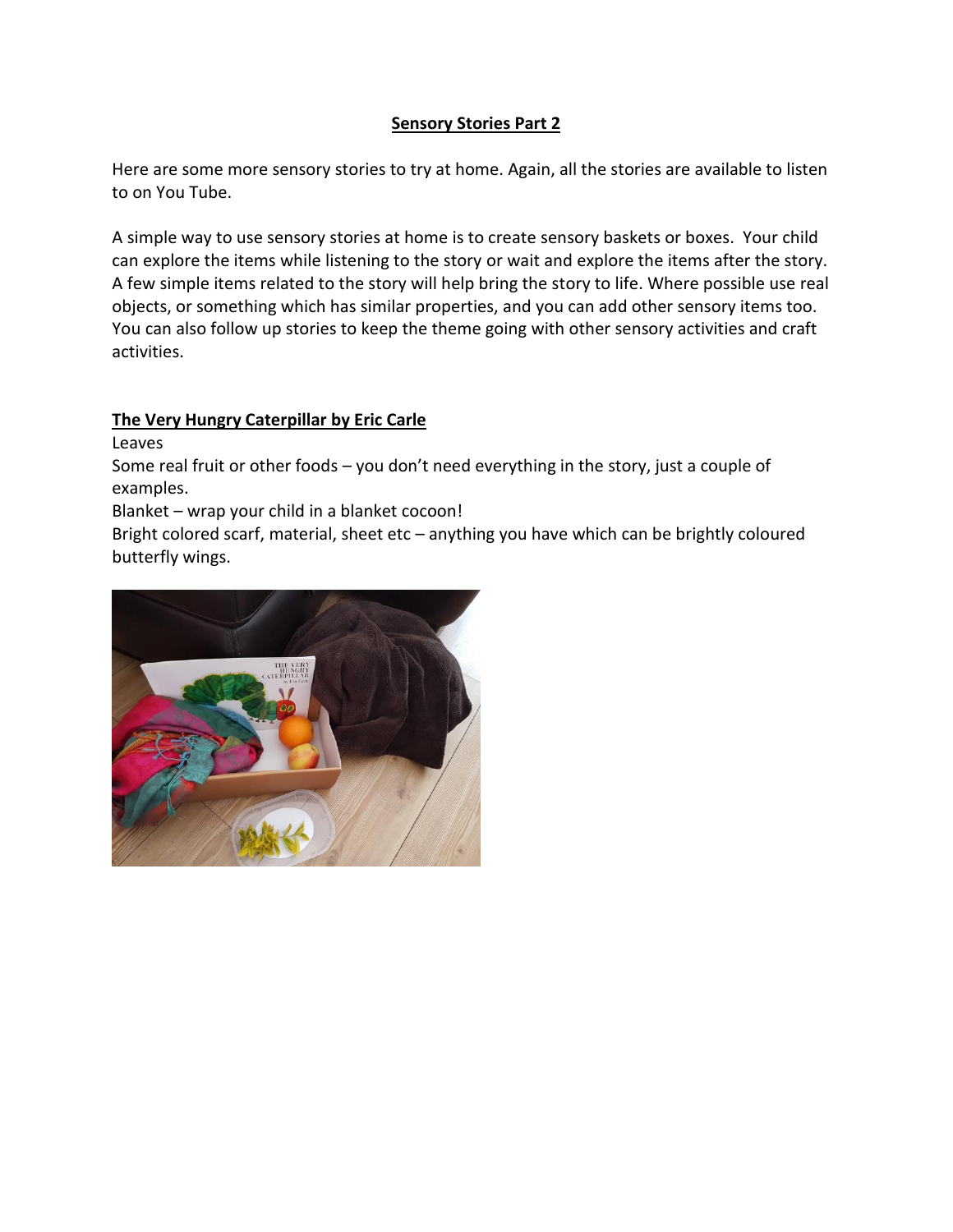# Why not try some caterpillar and butterfly crafts too!



Print your own caterpillar using toilet roll or kitchen roll tubes.



Paint one side of a paper butterfly and fold to make a symmetrical butterfly painting.

### **Dear Zoo by Rod Campbell**

A range of containers/ boxes with lids on/ bags etc – one item to find in each container. (If you have some of the cuddly toy animals use these, if you don't you could use other toys, different types of balls, sound making objects or any random objects.)

After reading the story, explore the containers – the focus for the activity is opening the containers, and getting a surprise!

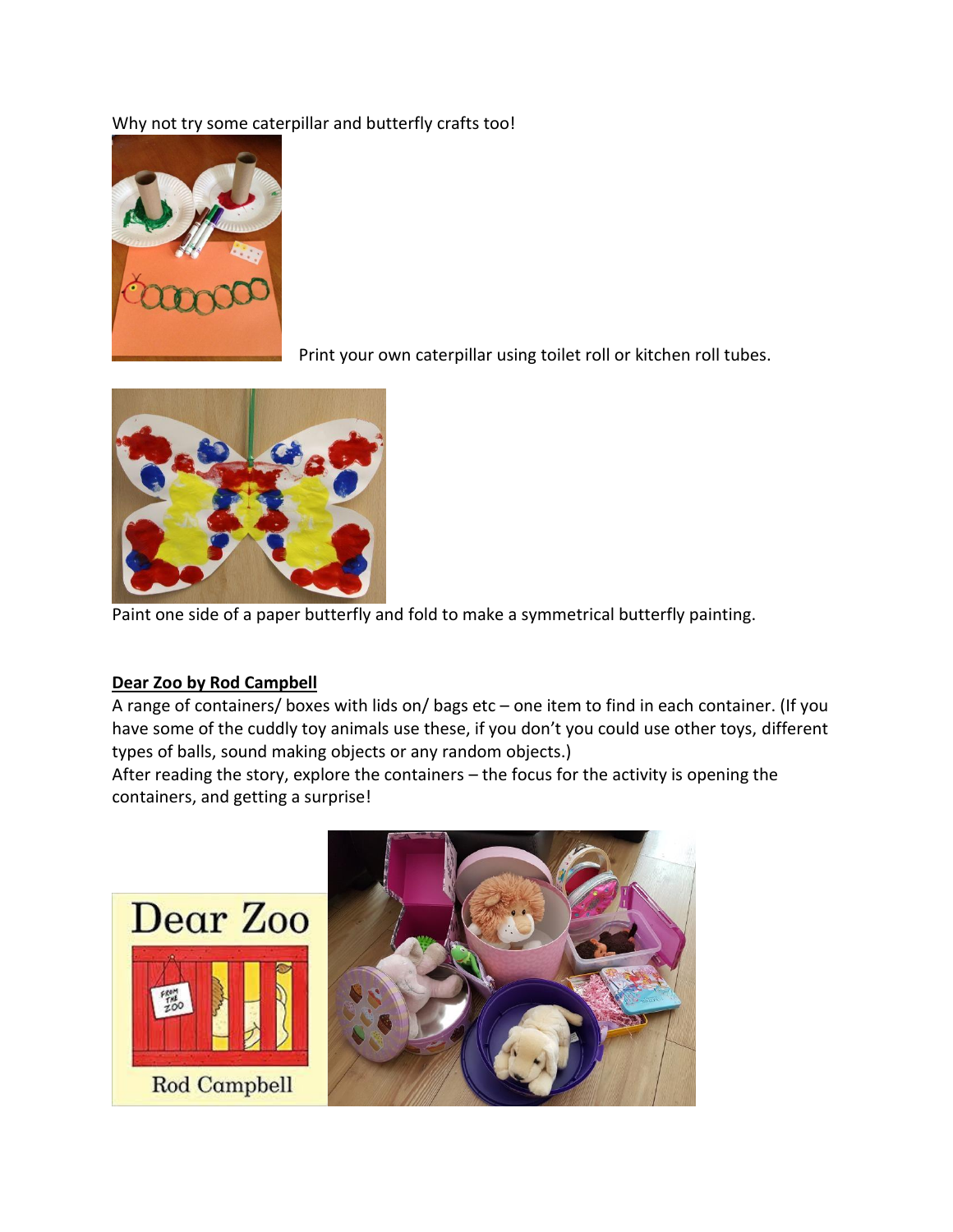

You could make a paper plate snake.

Decorate a paper plate with paint and ask an adult to cut it into a spiral to make a snake.

## **The Tiger Who Came To Tea by Judith Kerr**

Tiger cuddly toy (or something similar e.g. a cat, a lion, or Bagpuss in my case! $\circledast$ ) Tiger sound effect (search on You Tube) Tea set (a plastic toy tea set is fine) Tea bags/ tea leaves – to smell! A piece of bread, or a biscuit. Pots and pans. A tin of food. A bowl of water.

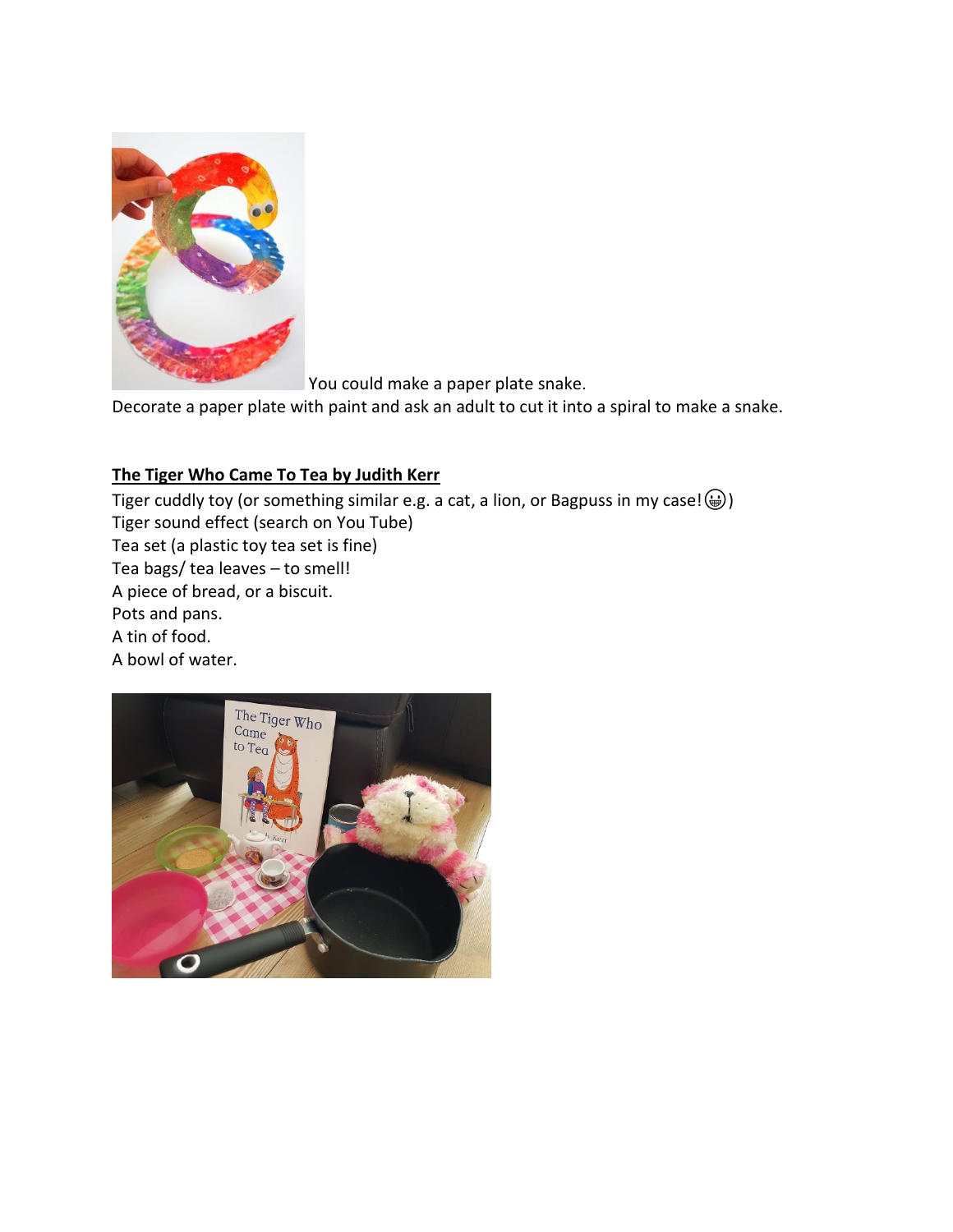



Why not explore tiger patterns with orange and black paint or paper.

#### **We're Going on a Bear Hunt by Michael Rosen**

Cuddly teddy bear.

Plastic tubs/ trays – grass, water, soil/ mud, ice, twigs and leaves. A blanket to make a cave/ den.

\* If you don't want to use real soil/ mud, you could make hot chocolate cloud dough (feels like kinetic sand). You'll only need a small amount. Here's the recipe, which you can cut in half if it's too much:

4 cups flour (I don't think it matters what kind)

2 cups hot chocolate powder

1 cup oil (any vegetable oil, sunflower oil etc is fine – you can also use baby oil but not your child is likely to put it in their mouth)

Don't worry if you can't access all of these resources, just use the things you have.